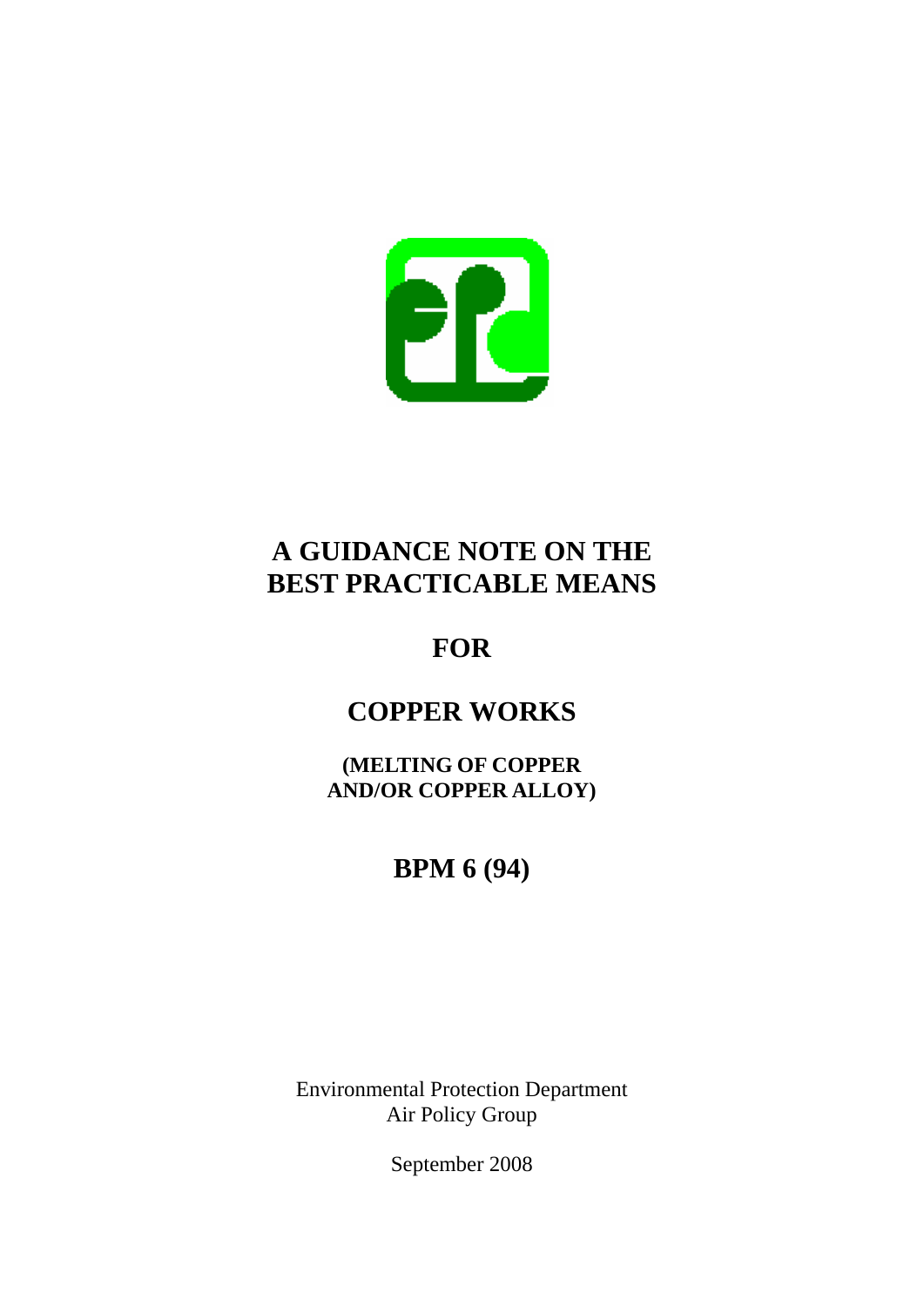#### 1. **1.INTRODUCTION**

- 1.1 This Note is one of a series issued by the Environmental Protection Department to provide guidance on air pollution management for processes specified under Part IV of the Air Pollution Control Ordinance (the Ordinance). It also serves as a guide for the assessment of an application for Specified Process licence under the Ordinance.
- 1.2 It should be understood that this Note sets out the basic requirements for the applicant to provide and maintain the best practicable means for the prevention of emission of air pollutants. The applicant should recognize that whether a licence is granted or refused, and on what conditions, will depend on all the circumstances of an individual application besides the requirements set out in this Note. The Authority may devise specific requirements for individual facility carrying out the specified process.
- 1.3 This Note covers the specified process and associated processes for the below operations under "Copper Works" as described in Schedule 1 to the Ordinance in which the processing capacity exceeds 0.5 tonne (expressed as copper) or, if the mode of operation is continuous, 0.45 tonne (expressed as copper) per hour and in which:
	- (a) by the application of heat
		- $(i)$ molten copper is refined; or
		- (ii) copper or copper alloy swarf is degreased; or
		- (iii) copper alloys are recovered from scrap fabricated metal, swarf or residues; or
	- (b) copper and/or copper alloy is melted and cast

They do not cover other processes which are also defined as Copper Works under the Ordinance.

### **2. EMISSION LIMITS**

- 2.1 All emissions to air, other than steam or water vapour, shall be colourless, free from persistent mist or fume, and free from droplets.
- 2.2 Emissions from the specified process and associated processes as covered by this Note shall not:
	- (a) exceed the concentration limits set out in Annex I.
	- (b) appear to be as dark as or darker than Shade 1 on the Ringelmann Chart when compared in the appropriate manner with the Ringelmann Chart or an approved device.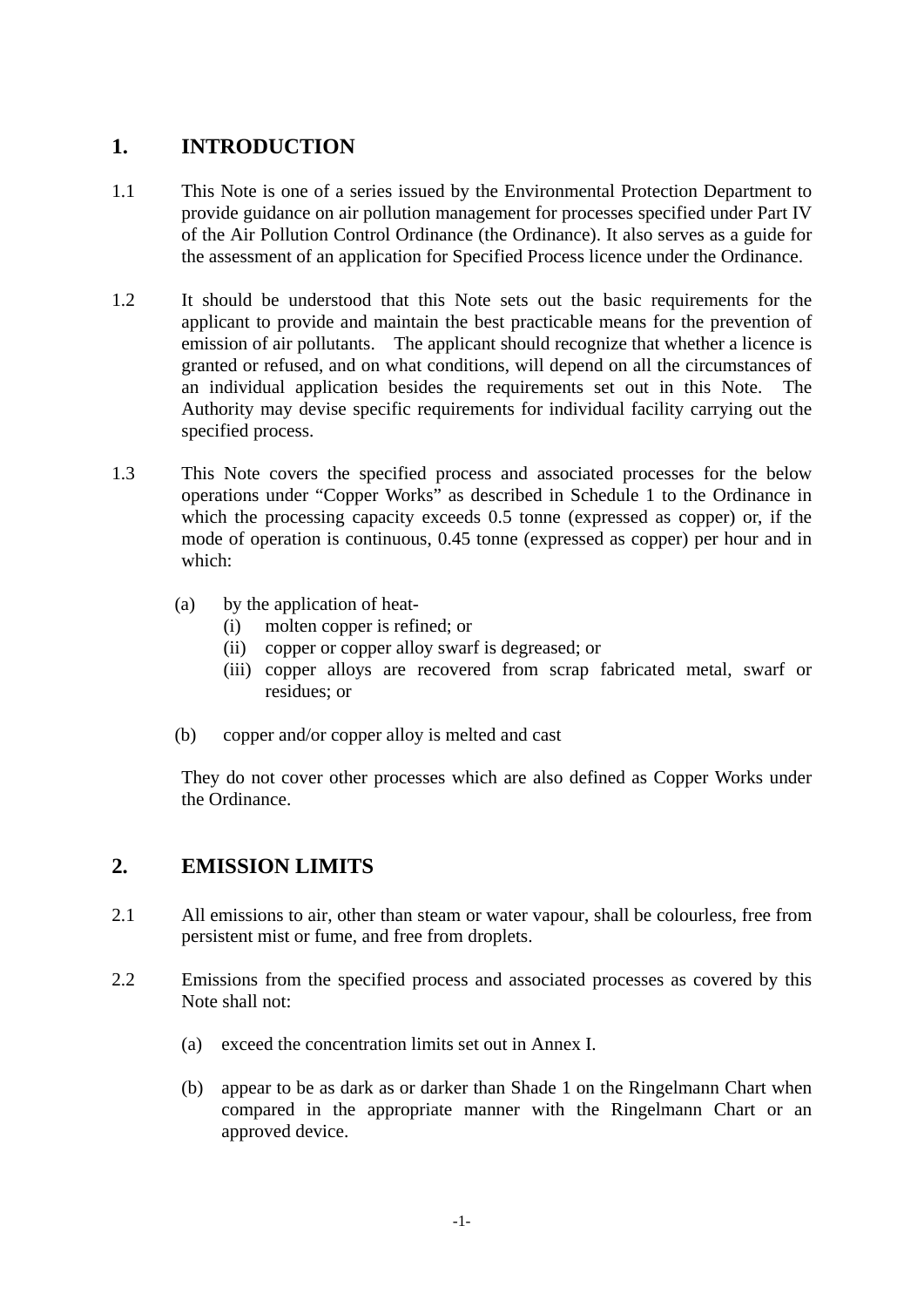### **3. FUEL RESTRICTION**

3.1 All fuels to be used shall comply with the Air Pollution Control (Fuel Restriction) Regulations in force.

## **4. CONTROL OF EMISSIONS**

 $4.1$ Design of Chimney

> Chimney includes structures and openings of any kind, including vents and process exhausts, from or through which air pollutants generated from combustion, melting and/or other manufacturing process may be emitted.

- $4.2$ The design of chimney is to be determined by mathematical or physical dispersion modelling techniques acceptable to the Authority. The aims are to ensure:-
	- $(a)$ the relevant Air Quality Objectives (AQOs) will not be threatened;
	- $(h)$ the emission of non-AQO pollutants, in particular, heavy metals and carcinogenic organic compounds, will not cause any adverse effect to human health or environment; and
	- $(c)$ no undue constraint will be incurred to the existing and future development or land use.
- 4.3 In any case, the design of chimney shall at least satisfy the following conditions:
	- (a) Chimney height
		- $(i)$ For combustion process, the final chimney height shall be agreed with the Authority and in any case, it shall be at least 3 metres above the roof top of the building to which it is attached or 8 metres above ground level, whichever is the greater. In addition, suitable adjustment should be made to take into account of local meteorology, local topography and background emissions.
		- (ii) For non-combustion process, the same guideline shall be observed as far as practicable and in any case, the chimney height shall be at least 3 metres above the roof top of the building to which it is attached.
	- (b) Efflux velocity

In any case, the efflux velocity shall not be less than 15 m/s at full load operation. Where a wet method of arrestment is used, the linear velocity within the chimney shall not exceed 9 m/s, to avoid entrainment of droplets from chimney surface into the gas stream.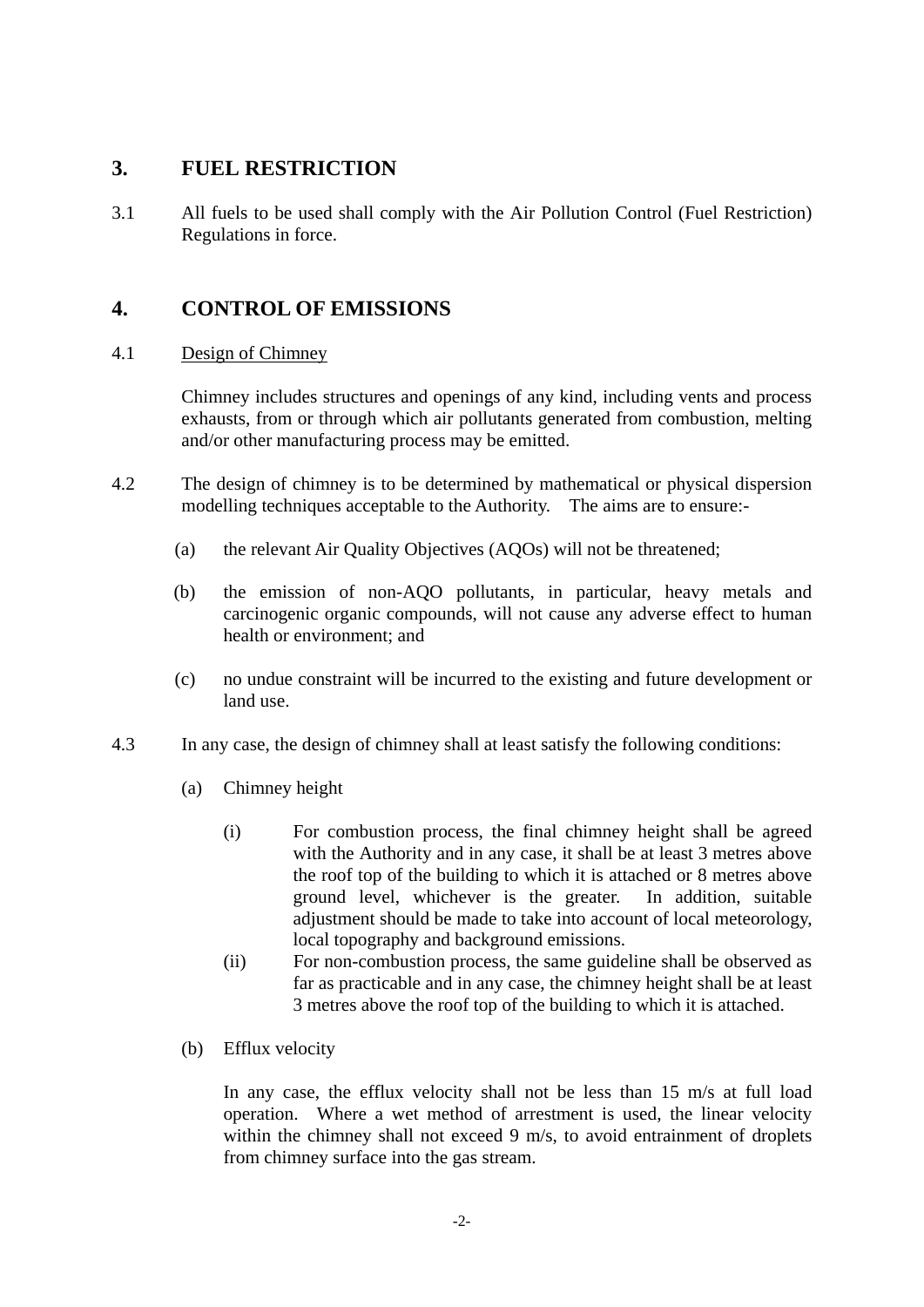(c) Exit temperature

For combustion process, the flue gas exit temperature shall not be less than the acid dew point.

(d) Mode of discharge

Releases to air from chimney shall be directed vertically upwards and not be restricted or deflected by the use of, for example, plates, caps or cowls.

Where practicable, hot emissions should take place from the minimum number of chimneys and multiplicity of discharge points should be avoided, in order to obtain maximum thermal buoyancy.

Chimney for release of hot emissions should, wherever possible, be insulated. The insulation material shall be free of asbestos.

- 4.4 For auxiliary operations including casting, finishing, milling, annealing, surface treatment and any other processes that may generate air pollutants, suitable control measures shall be provided to minimize the air pollutant emissions to air. In particular, for any process which would generate particulate emission, the particulates generated shall be collected and vented to an arrestment plant meeting the emission limits stipulated in Section 2 of this Note.
- 4.5 Clean energy sources and fuels with proven benefits to air pollution reduction shall be used whenever possible in the relevant specified process and associated operations. The use of electricity or gaseous fuel for process heating or production of goods is always recommended.

#### $\overline{5}$ . **5.FUGITIVE EMISSION CONTROL**

 $5.1$ 5.1Boundary ambient standards

| Total suspended particulates      | $260 \mu g/m^3$ (24-hour average)            |
|-----------------------------------|----------------------------------------------|
| Respirable suspended particulates | 180 $\mu$ g/m <sup>3</sup> (24-hour average) |
| Odour                             | 2 odour units                                |

*(Note: An odour unit is the measuring unit of odour level and analogous to pollutant concentration. In this context, the odour level is defined as the ratio of the volume which the sample would occupy when diluted with air to the odour threshold, to the volume of the sample. In other words, one odour unit is the concentration of the odorant which just induces an odour sensation.)*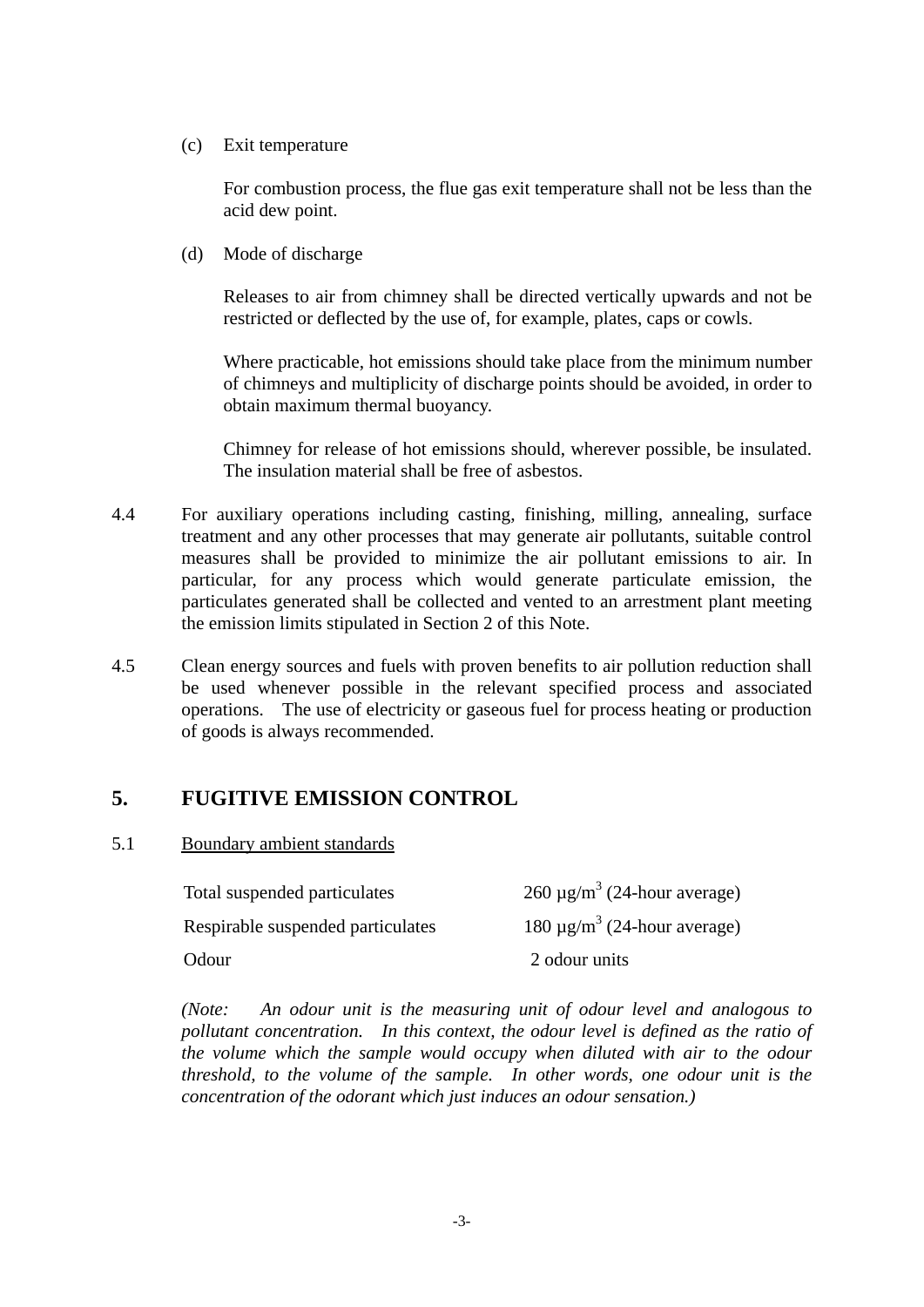#### $5.2$ 5.2Engineering design/technical requirements

To be agreed with the Authority. As a general guideline, the loading, unloading, handling and storage of fuel, raw materials, wastes or by-products should be carried out as to prevent the release of:

- $(a)$ visible dust emissions; and/or
- $(b)$ emissions of organic vapours; and/or
- (c) other noxious or offensive emissions.
- 53 Without prejudice to the generality of the above requirements, the following control measures shall be implemented:
	- $(a)$ Dusty or potentially dusty materials, for example, coke or sand, shall be stored and handled in such a manner as to minimize resultant fugitive dust emissions.
	- $(b)$ All residues produced, including those produced by arrestment plant, shall be handled and stored in such a manner as to minimize emissions to air.
	- $(c)$ Air pollutant emissions from melting and holding furnace shall be adequately contained and collected to prevent fugitive emissions. The emissions shall be vented to suitable arrestment plant to meet the emission limits stipulated in Section 2 of this Note.

#### 6. **6.MATERIAL RESTRICTION**

6.1 Metallic charge shall be clean, uncontaminated by grease or non-metallic matters, unless the design of the furnace together with the control equipment fitted are capable of controlling the emissions caused by charging the contaminated materials to the satisfaction of the Authority.

#### $\overline{7}$ . **7.OPERATION AND MAINTENANCE**

- 7.1 Requirements include not only the provisions of the appliances, but also the proper operation and maintenance of equipment, its supervision and the training and supervision of properly qualified staff. Specific operation and maintenance requirements may be specified for individual equipment.
- 7.2 Malfunction and breakdown of the process equipment or air pollution control equipment that would cause exceedance of the emission limits or breach of other air pollution control requirements should be reported to the Authority within 3 working days.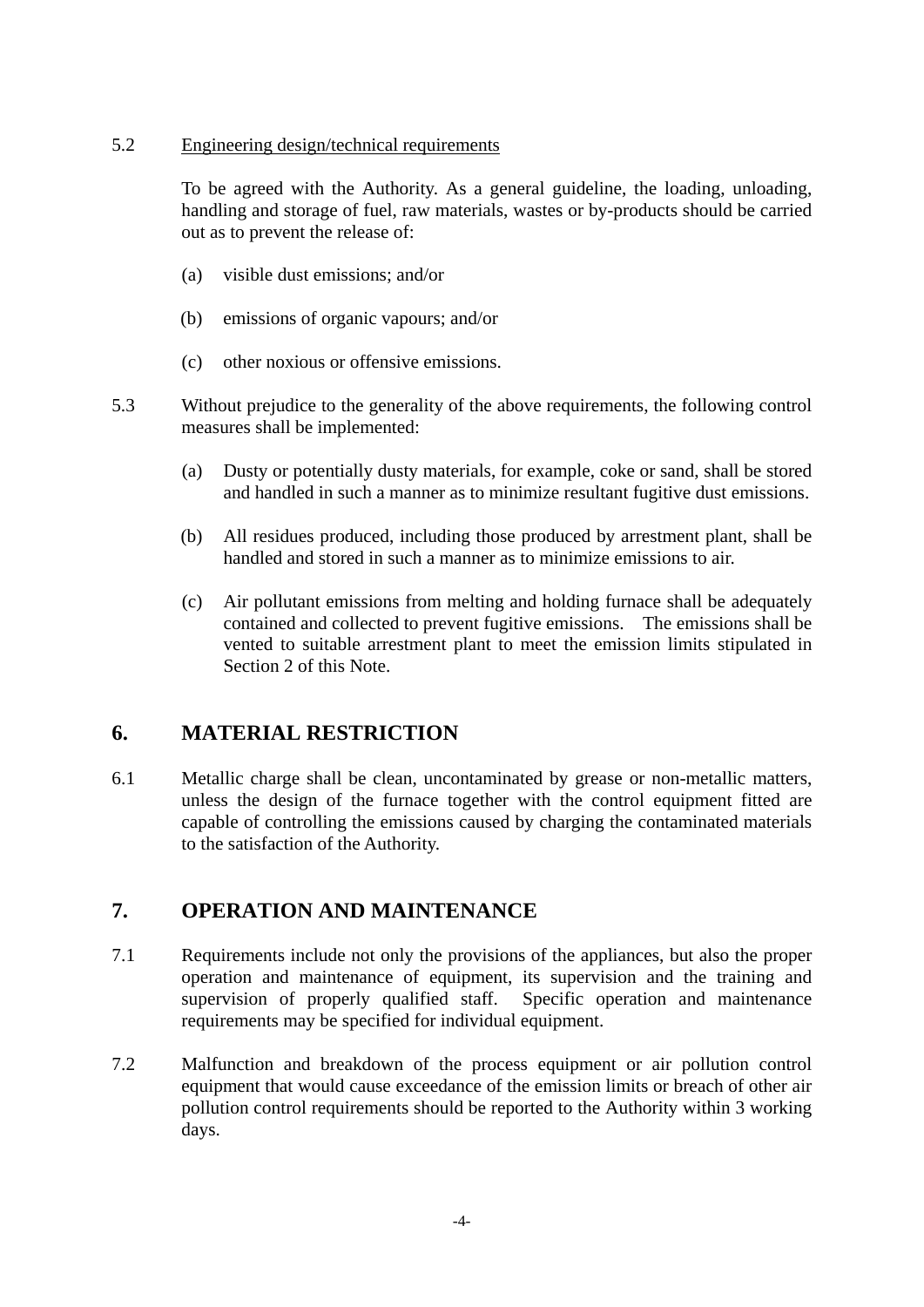#### 8. **8.MONITORING REQUIREMENTS**

8.1 Parameters and sampling frequency will be determined by the Authority.

### 9. **9.COMMISSIONING**

9.1 Commissioning trials (to be witnessed by the Authority whenever appropriate) shall be conducted to demonstrate performance of the air pollution control measures and a report of commissioning trial should be submitted to the Authority within 1 month after completion of the trial.